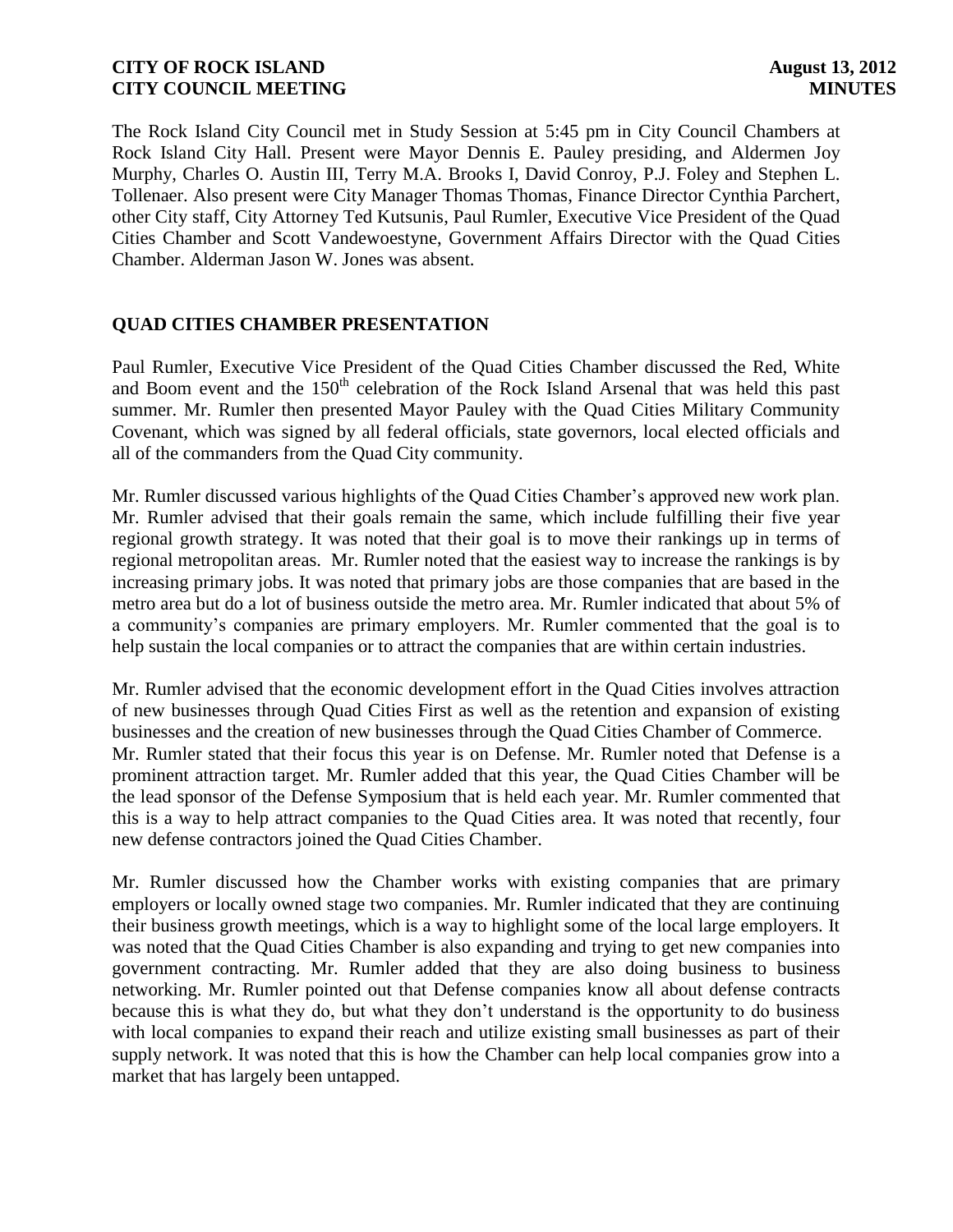Mr. Rumler advised that the Quad Cities Chamber is continuing their outreach business connections program for expansion of local companies. Mr. Rumler indicated that this upcoming year, the Chamber will be talking to150 companies and will try to add about 25 new companies. Mr. Rumler discussed the Defense industry as it related to the military community and the Chamber's work plan.

Mr. Rumler advised that the Chamber has a very active young professional network. Mr. Rumler added that this year, they will be working with some of their larger companies and organizations in the Quad Cities in regards to diversity.

Mr. Rumler then discussed the Chamber's economic development progress as it related to their monthly score cards. Government Affairs Director Paul Vandewoestyne for the Quad Cities Chamber distributed several documents to Council. Mr. Rumler referred to the score card document and commented that last fiscal year in Rock Island, buildings were shown 11 times at 14 different sites. It was noted that there has been an increase in sites from 2011. Mr. Rumler further discussed the score card as it related to recommended sites and active projects. Mr. Rumler discussed the Quad Cities Chamber membership and stated that there are 209 members currently in Rock Island, which represent about 10,000.00 employees. It was noted that the Chamber has added six new members.

Council further discussed Mr. Rumler's presentation.

# **BILLING UTILITY PROCEDURES**

Finance Director Cynthia Parchert distributed an example of the City of Rock Island's water utility bill and a calendar corresponding to the statement. Ms. Parchert explained in detail the various components of the utility bill, which included charges, account information and service information. Ms. Parchert then explained the process of how the utility bill is calculated.

Ms. Parchert advised that recently, the City instituted payment options and explained the three installment options. Ms. Parchert advised that the three payment method arrangement does not apply to any outstanding balances and the installment is calculated only on current charges.

Ms. Parchert referred to the calendar in regards to the payment option process and then explained that in Zone11, any work orders have to be entered by July 3, 2012. It was noted that the meters are read by July  $10^{th}$  and the bills are printed on July  $19^{th}$ . Ms. Parchert pointed out that the bill on the first installment would be due on August 7, 2012. It was noted that if it is not paid, the penalty is applied on August  $9<sup>th</sup>$ . Ms. Parchert indicated that the  $2<sup>nd</sup>$  installment is due on August  $24<sup>th</sup>$  and if a balance is remaining then a shut-off notice is sent on August  $27<sup>th</sup>$ , which is right before the  $3<sup>rd</sup>$  notice is due, which is on September  $10<sup>th</sup>$ . Ms. Parchert pointed out that if there is a balance due, the past due notice has to be sent out. It was noted that the landlords have to be notified if the renter has obligated them to an additional penalty fee. Ms. Parchert indicated that the house would then be posted on September 13, 2012 and if the bill is still unpaid then the water would be shut-off on September  $20<sup>th</sup>$ . Ms. Parchert pointed out that there is a 10 day period between when one quarter ends and the next quarter begins.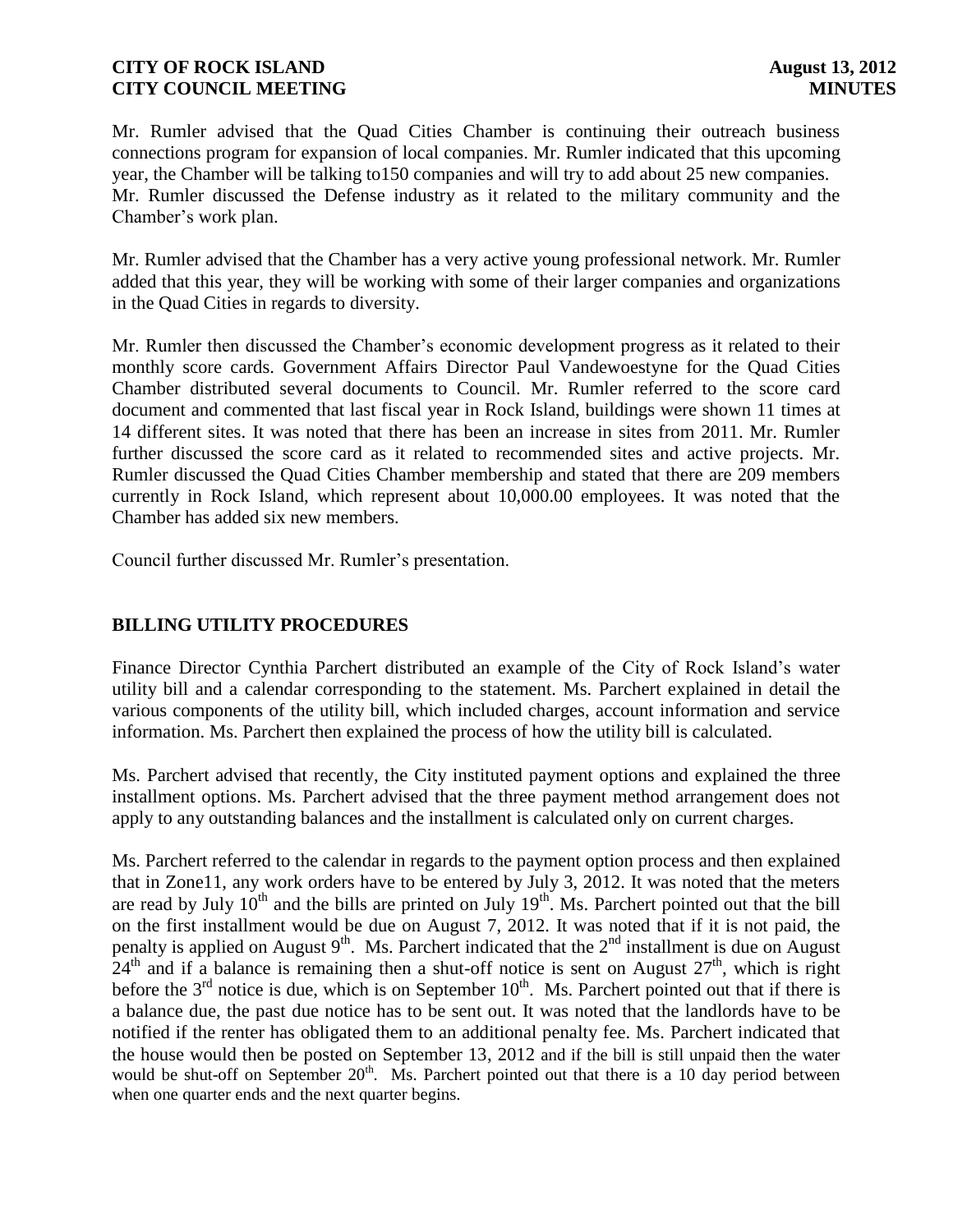Council discussed the three payment option process and utility bill payment arrangements as it related to the time component. Council also discussed the water usage component of the utility bill as it related to a property owner selling their house and the new property owner having to pay the previous owner's bill. It was noted that the water bill stays with the property.

Council discussed collection efforts as it related to past due water bills from previous property owners.

City Attorney Kutsunis offered that when a property owner of the house signs up for water, it is a contract. It was noted that if they have unpaid charges then liens are filed, which would be recorded with the Recorder of Deeds and the lien would show up when a title search is done. City Attorney Kutsunis added that hopefully at the closing on the new house, the owner would see that there is a bill owed by the previous owner and an adjustment would be made at closing.

Council further discussed unpaid charges and the utility billing process.

### **ADJOURNMENT**

A motion made by Alderman Foley and seconded by Alderwoman Murphy to adjourn the meeting carried by the following Aye and No vote. Those voting Aye being, Alderwoman Murphy, Alderman Austin, Alderman Brooks, Alderman Conroy, Alderman Foley and Alderman Tollenaer; those voting No, none. The meeting was adjourned at 6:30 pm.

Aleisha L. Patchin, City Clerk

\_\_\_\_\_\_\_\_\_\_\_\_\_\_\_\_\_\_\_\_\_\_\_\_\_\_\_\_\_\_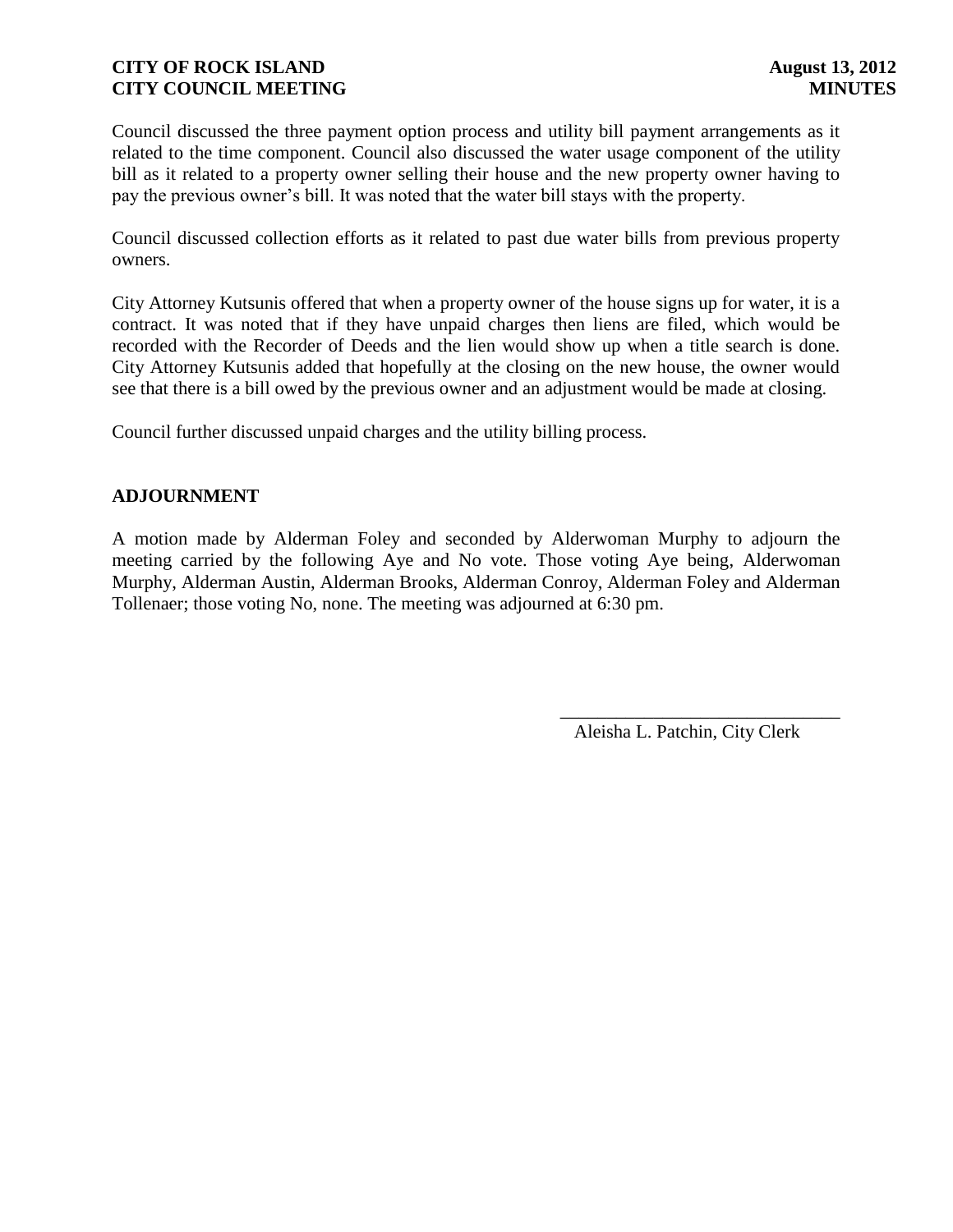Rock Island City Council met in regular session at 6:45 pm in Council Chambers of Rock Island City Hall. Present were Mayor Dennis E. Pauley presiding, and Aldermen Joy Murphy, Charles O. Austin III, Terry M.A. Brooks I, David Conroy, P.J. Foley and Stephen L. Tollenaer. Also present were City Manager Thomas Thomas and City Attorney Ted Kutsunis. Alderman Jason W. Jones was absent.

### **Introductory Proceedings**

Mayor Pauley called the meeting to order and led in the Pledge of Allegiance. Alderwoman Murphy gave the Invocation.

## Agenda Item #5 **Minutes of the meeting of July 23, 2012.**

A motion was made by Alderwoman Murphy and seconded by Alderman Austin to approve the minutes of the meeting of July 23, 2012 as printed. The motion carried by the following Aye and No vote; those voting Aye being; Alderwoman Murphy, Alderman Austin, Alderman Brooks, Alderman Conroy, Alderman Foley and Alderman Tollenaer; those voting No, none.

### Agenda Item #6 **Update Rock Island by Mayor Pauley.**

Mayor Pauley stated that there would not be an Update Rock Island this week.

### Agenda Item #7

### **Announcement of the 2012 Citizen of the Year Winners.**

Alderman Chuck Austin, Co-Chairman of the Citizen of the Year Committee announced the winners for the 2012 Citizen of the Year. Alderman Austin stated that he and Alderwoman Murphy had the pleasure of being on the Citizen of the Year Committee this year. Alderman Austin noted that there are eight (8) categories for Citizen of the Year. The first seven (7) categories recognize citizens who live in Rock Island and include Business, Professional, Education, Organization, Individual, City Employee and Youth. The final category, Honorary Citizen, recognizes an individual that does not live in Rock Island.

The winners of the eight (8) categories are as follows: Business - Jumer's Casino & Hotel; Professional - Dr. Jeff Maurus; Education - Glenda Nicke; Organization - Rock Island Kiwanis; Individual - Bud Helpenstell; City Employee - Amy Penry; Youth - Drew Brozovich; and Phil Ambrose won for Honorary Citizen.

Alderman Austin advised that the overall 2012 Citizen of the Year will be named on Monday, August 27, 2012 at the Council meeting. Alderman Austin added that all of the winners will ride in the Labor Day Parade on Monday, September 3, 2012. It was noted that the overall Citizen of the Year will be the Grand Marshal of the parade.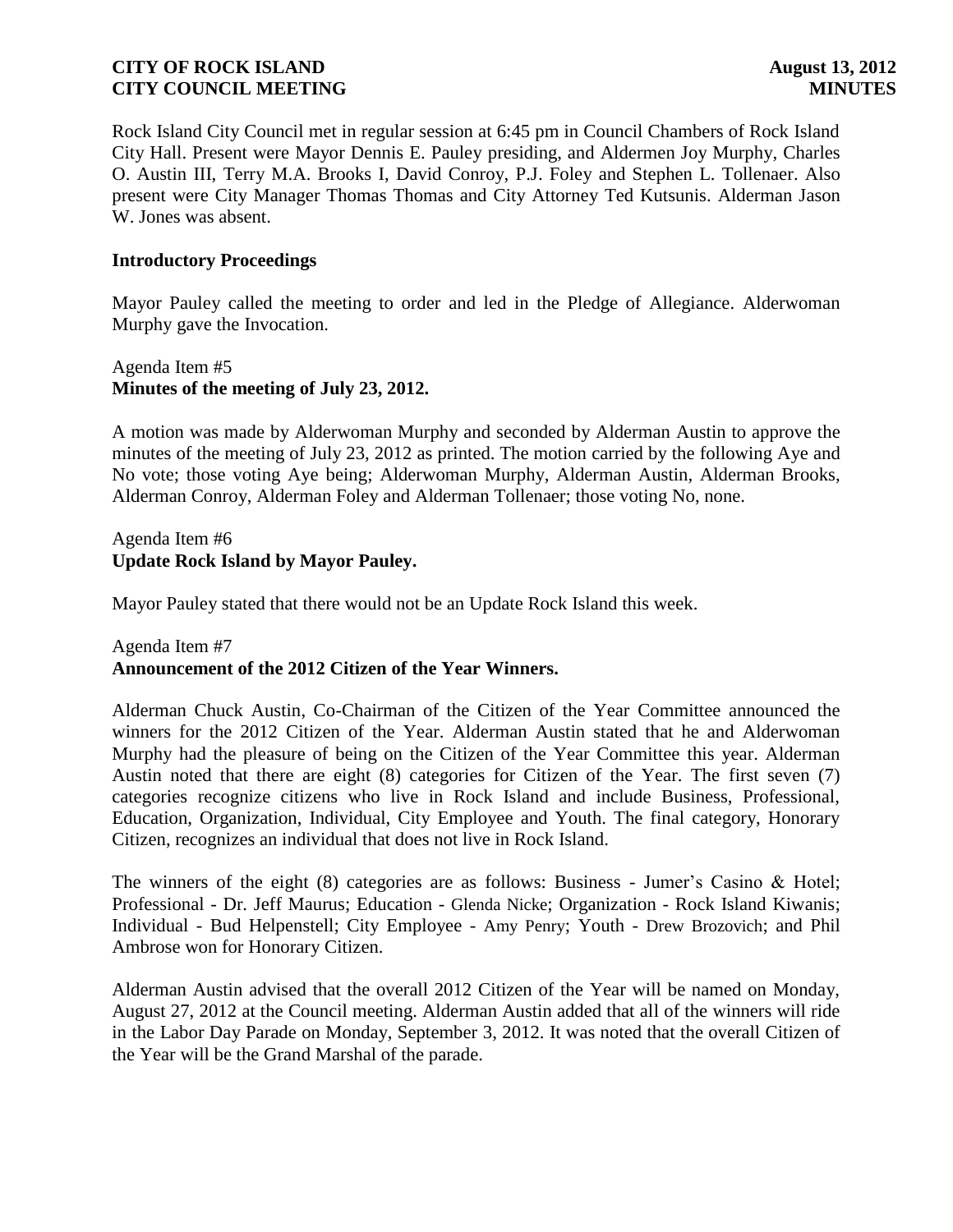## Agenda Item #8

# **Presentation of the Award of Excellence for Schwiebert Riverfront Park.**

Community and Economic Development Director Jeff Eder presented the Award of Excellence (plaque) from the Society of American Landscape Architects to the City of Rock Island in the general design category for Schwiebert Riverfront Park.

## Agenda Item #9 **Presentation of Tell on Your Neighbor Awards by the Beautification Commission**.

Beautification Commission member Bob Towler stepped forward and Mayor Pauley joined Mr. Towler at the podium to present the Tell on Your Neighbor Awards. Mr. Towler stated that this is the 38<sup>th</sup> annual Tell on Your Neighbor contest. It was noted that the purpose of the contest is to recognize residents who show pride in their homes and neighborhoods by keeping neat and well maintained yards.

Mr. Towler then named the recipients of the Residential Beautification Award. The winners are as follows; Linda Brandle; Christopher Browne; Charles Colclasure; Richard and Mary Fislar; Jackie and Steve Haskins; Timothy and Marlyn Jacks; Saundra Richardson; Dixie Rohn; Shirley Rote; Michael Rust; Gina and John Schafer; Carol Travis; James and Dena Ward; Carol Yuris; Barbara Zerull; Ernie and Carol Beane; Penny Carr; Roy Lagerblade; Lizzie Nimmers; Steve Ryan; Patricia and Myron White; Tom Benac; Nass Brubaker; Bill Carmichael; Michael and Dorrene Endicott; Maisabel Gualajara; Robert and Leu Huffman; Joseph and Cynthia Jones; Thomas Kerr; Harlan and Suzanne King; William Lensch; Donald and Roberta Palm; Martin Pearson; Gary Ruge; Michael Schulte; Megan Sedam; Lori West; and Paul Wiener. After the awards, pictures were taken with Mayor Pauley.

### Agenda Item #10

## **Public Hearing on a request from Jordan Michelin, owner of Jordan's Tobacco & Liquor, LLC doing business as Jordan's Smoke Shack & Liquor for a waiver of the signature requirement to secure a liquor license at 1733 30th Street.**

Mayor Pauley closed the regular meeting and opened a Public Hearing at 7:00 pm on a request from Jordan Michelin, owner of Jordan's Tobacco & Liquor, LLC doing business as Jordan's Smoke Shack & Liquor for a waiver of the signature requirement to secure a liquor license at  $1733$   $30<sup>th</sup>$  Street.

Mr. Jordan Michelin of 2849 Oak Street, Bettendorf, IA stepped forward. Mayor Pauley swore in Mr. Michelin.

Mr. Michelin stated that he is opening up a tobacco and liquor store in the Rock Island area. It was noted that the location is at  $1733 \cdot 30$ <sup>th</sup> Street. Mr. Michelin stated that he has secured all of the signatures with the exception of three, which include Wells Fargo Bank, Walgreens and Express Lane. Mr. Michelin advised that he made personal visits to those locations to inquire as to whether there was anyone in authority that could sign the waiver. Mr. Michelin added that no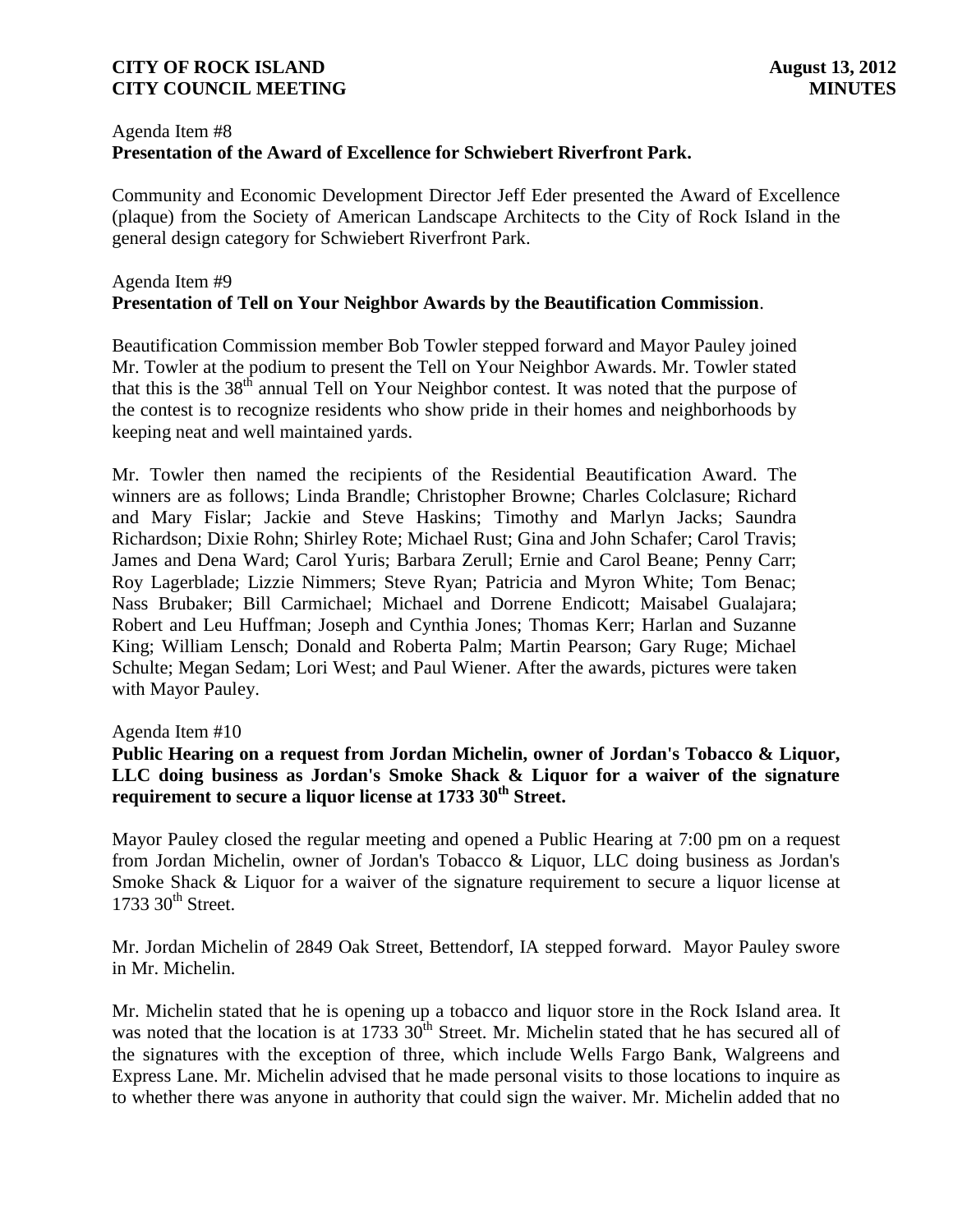one was there. Mr. Michelin stated that he has sent three different letters to each of those corporations, but has not received any responses.

Alderwoman Murphy inquired upon Mr. Michelin to explain about the business.

Mr. Michelin responded that it is going to be a tobacco and liquor store with a walk-in cooler. Mr. Michelin added that he wants to be a responsible business owner and serve the needs of the community in that area. Mr. Michelin stated that the hours of operation will be from 10:00 am to 10:00 pm.

After more discussion, Mayor Pauley inquired as to whether there was anyone that wished to speak in favor of the waiver of the signature requirement for a liquor license at  $1733 \, 30<sup>th</sup>$  Street. No one stepped forward.

Mayor Pauley then inquired as to whether there was anyone who wished to speak in opposition to the waiver of the signature requirement for a liquor license at  $1733\,30^{th}$  Street. No one stepped forward.

With no persons present to speak in favor of or in opposition to the waiver of the signature requirement for a liquor license at 1733 30<sup>th</sup> Street, Mayor Pauley closed the Public Hearing and reconvened the regular meeting at 7:04 pm.

It was moved by Alderman Austin and seconded by Alderman Foley to recommend to the Mayor/Liquor Commissioner to waive the signature requirement as requested and approve the liquor license. The motion carried by the following Aye and No vote; those voting Aye being; Alderwoman Murphy, Alderman Austin, Alderman Brooks, Alderman Conroy, Alderman Foley and Alderman Tollenaer; those voting No, none.

Agenda Item #11

## **Public Hearing on a request from the Karpeles Manuscript Library to amend an approved Special Use Permit to allow a second attached sign on the building facade at 700 22nd Street**.

Mayor Pauley closed the regular meeting and opened a Public Hearing at 7:05 pm on a request from the Karpeles Manuscript Library to amend an approved Special Use Permit to allow a second attached sign on the building facade at  $700 22<sup>nd</sup>$  Street.

Mr. John Snow of 2012 42<sup>nd</sup> Street and representing Karpeles Manuscript Library Museum stepped forward. Mayor Pauley swore in Mr. Snow.

Mr. Snow advised that a Certificate of Appropriateness was obtained from the Preservation Commission. Mr. Snow stated that the museum is asking to add an additional sign on the façade of the building at 700 22<sup>nd</sup> Street. Mr. Snow explained that they would like to move the sign that is currently on the structure to the north side of the building and then add the second sign that will be a little bit longer and have the entire title of the museum placed on that sign - Karpeles Manuscript Library Museum.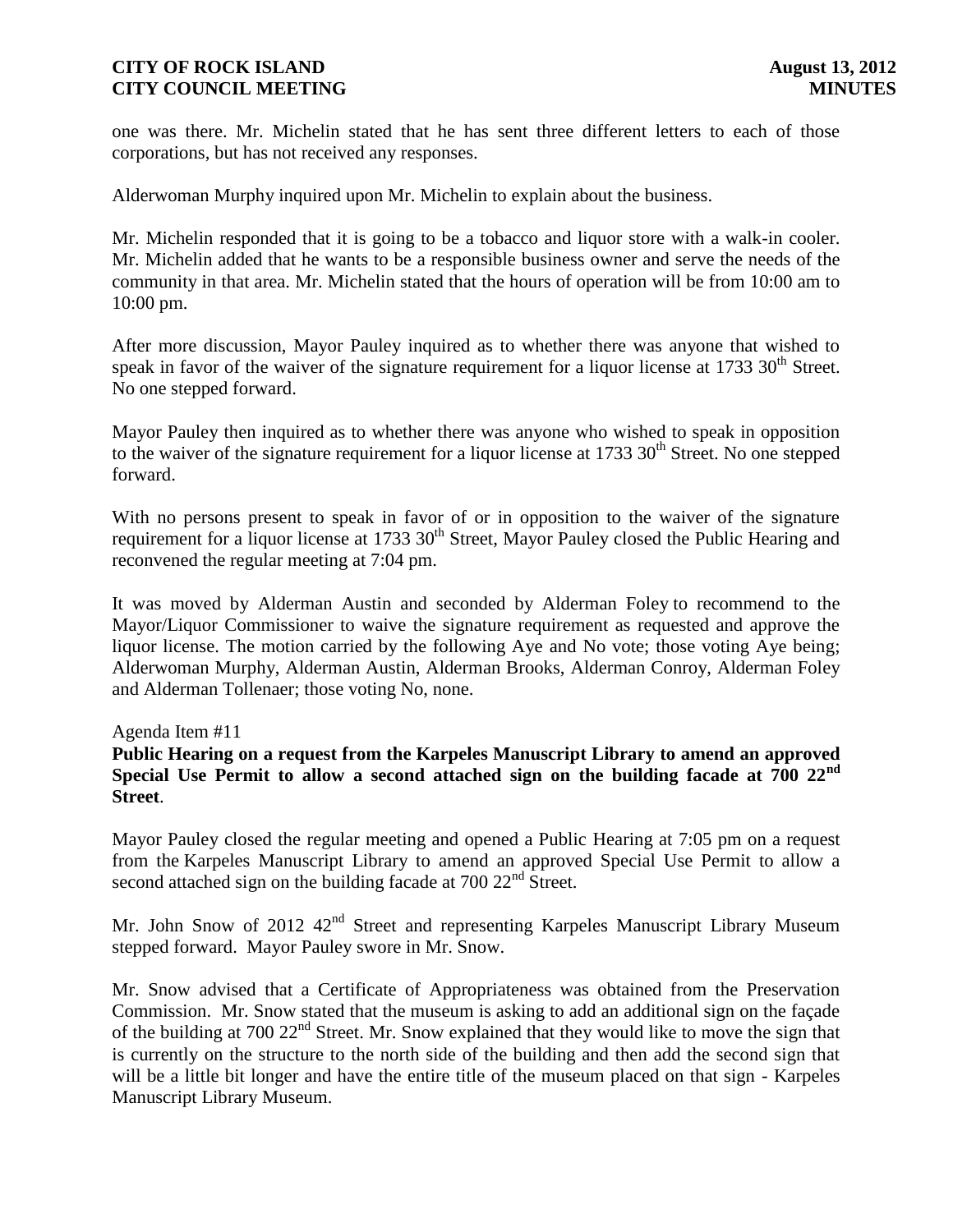Mayor Pauley inquired as to what the approximate size of the sign would be.

Mr. Snow responded that the sign will be 49 feet long and 18 inches tall. Mr. Snow added that the sign will be 15 inches in height.

Alderman Conroy inquired as to whether the Preservation Commission approved this item. Mr. Snow stated yes, they did.

Alderman Foley inquired as to when the museum plans on opening. Mr. Snow stated that they are planning to open as soon as possible. Mr. Snow added that depending on occupancy inspections with the City, they hope to open in the next month.

Mayor Pauley inquired as to whether there was anyone who wished to speak in favor of the Special Use Permit application. No one stepped forward.

Mayor Pauley then inquired as to whether there was anyone who wished to speak in opposition to the Special Use Permit application. No one stepped forward.

With no persons present to speak in favor of or in opposition to the Special Use Permit application, Mayor Pauley closed the Public Hearing and reconvened the regular meeting at 7:08 pm.

It was moved by Alderman Austin and seconded by Alderman Conroy to approve the amendment to the special use permit as recommended and refer to the City Attorney for an ordinance. The motion carried by the following Aye and No vote: those voting Aye being; Alderwoman Murphy, Alderman Austin, Alderman Brooks, Alderman Conroy, Alderman Foley and Alderman Tollenaer; those voting No, none.

### Agenda Item #12 **CLAIMS**

It was moved by Alderman Austin and seconded by Alderman Foley to accept the following reports and authorize payments as recommended. The motion carried by the following Aye and No vote; those voting Aye being; Alderwoman Murphy, Alderman Austin, Alderman Brooks, Alderman Conroy, Alderman Foley and Alderman Tollenaer; those voting No, none.

- a. Report from the Administrative Services Department regarding payment in the amount of \$1,000.00 to Timothy Banks for General Liability Claim.
- b. Report from the Administrative Services Department regarding payment in the amount of \$7,574.00 to Kutsunis and Weng P.C. for legal services rendered for the month of July.
- c. Report from the Public Works Department regarding payment #2 in the amount of \$159,532.56 to Valley Construction for services provided for the  $24<sup>th</sup>$  Street Resurfacing:  $5<sup>th</sup>$  Avenue to  $9<sup>th</sup>$  Avenue project. (174)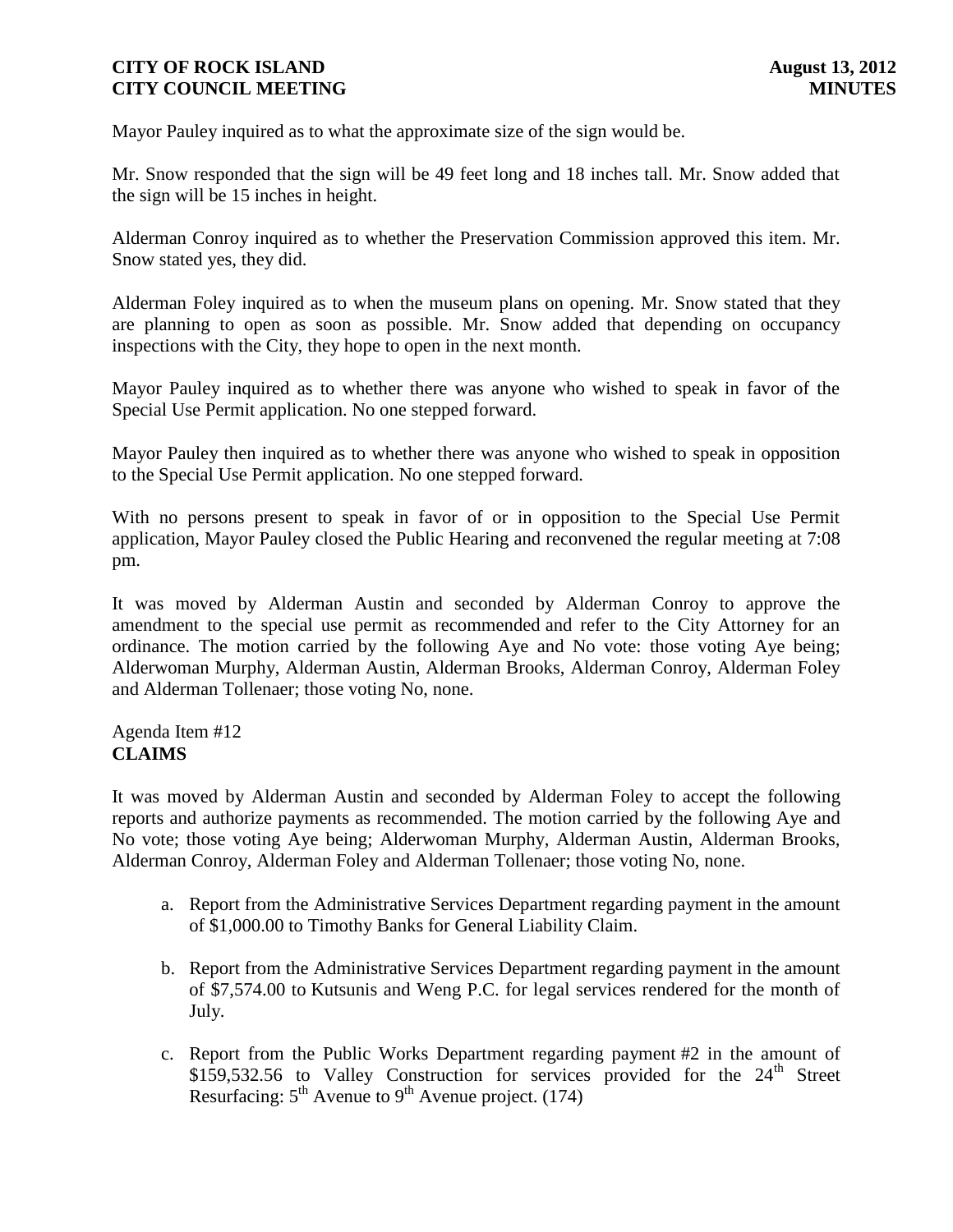- d. Report from the Public Works Department regarding payment #2 in the amount of \$14,108.75 to Kelly Construction for services provided for the 2012 Mudjacking Program project. (175)
- e. Report from the Public Works Department regarding payment #6 in the amount of \$13,529.21 to General Constructors, Inc. for services provided for the Turkey Hollow Road Bridge Replacement project. (176)
- f. Report from the Public Works Department regarding payment #10 in the amount of \$1,605,140.69 to Civil Constructors, Inc. for services provided for the Wet Weather Treatment System project. (177)

### Agenda Item #13

## **Claims for the weeks of July 20 through July 26 in the amount of \$2,699,150.72, July 27 through August 2 in the amount of \$254,149.41 and August 3 through August 9 in the amount of \$566,863.44.**

Alderman Conroy moved and Alderwoman Murphy seconded to allow the claims. The motion carried by the following Aye and No vote; those voting Aye being; Alderwoman Murphy, Alderman Austin, Alderman Brooks, Alderman Conroy, Alderman Foley and Alderman Tollenaer; those voting No, none.

Agenda Item #14

## **Payroll for the weeks of July 9 through July 22 in the amount of \$1,347,609.56 and July 23 through August 5 in the amount of \$1,298,121.62.**

It was moved by Alderman Foley and seconded by Alderman Conroy to allow the payroll. The motion carried by the following Aye and No vote; those voting Aye being; Alderwoman Murphy, Alderman Austin, Alderman Brooks, Alderman Conroy, Alderman Foley and Alderman Tollenaer; those voting No, none.

Agenda Item #15

## **Report from the Public Works Department regarding bids for repair of the City Hall boiler, recommending the bid be awarded to Ragan Mechanical, Inc. in the amount of \$19,741.00.**

Alderman Conroy moved and Alderman Foley seconded to award the bid as recommended and authorize the City Manager to execute the contract documents. The motion carried by the following Aye and No vote; those voting Aye being; Alderwoman Murphy, Alderman Austin, Alderman Brooks, Alderman Conroy, Alderman Foley and Alderman Tollenaer; those voting No, none.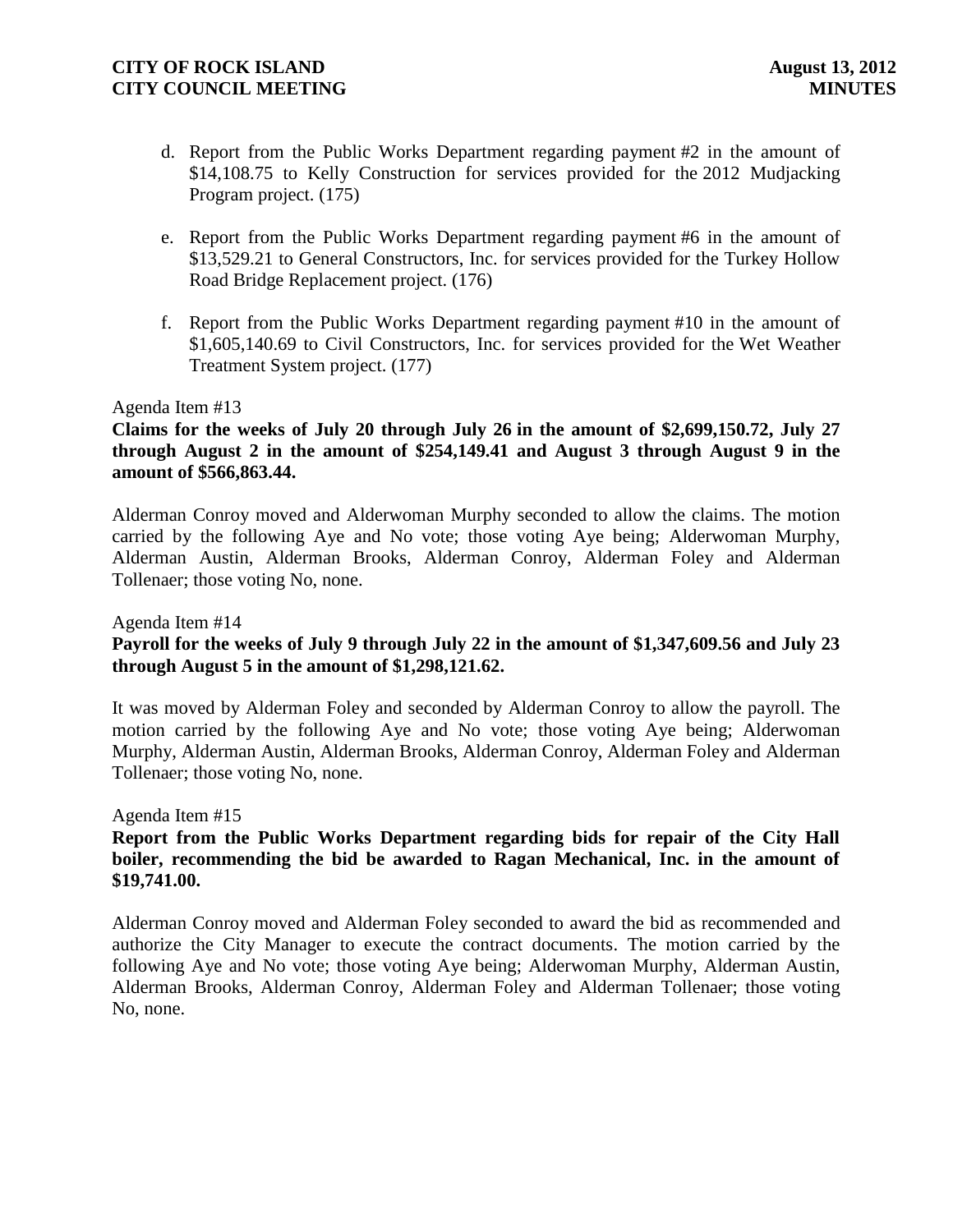### Agenda Item #16

**Report from the Board of Local Improvements regarding bids for 44th Street Reconstruction from 41st Avenue Court to Blackhawk Road, recommending the bid be awarded to Walter D. Laud, Inc. in the amount of \$367,872.37.**

It was moved by Alderman Foley and seconded by Alderman Conroy to award the bid as recommended and authorize the City Manager to execute the contract documents. The motion carried by the following Aye and No vote; those voting Aye being; Alderwoman Murphy, Alderman Austin, Alderman Brooks, Alderman Conroy, Alderman Foley and Alderman Tollenaer; those voting No, none.

### Agenda Item #17

# **Report from the Board of Local Improvements regarding bids for 37th Avenue East of 44th Street Reconstruction, recommending the bid be awarded to Walter D. Laud, Inc. in the amount of \$233,249.50.**

Alderwoman Murphy moved and Alderman Foley seconded to award the bid as recommended and authorize the City Manager to execute the contract documents. The motion carried by the following Aye and No vote; those voting Aye being; Alderwoman Murphy, Alderman Austin, Alderman Brooks, Alderman Conroy, Alderman Foley and Alderman Tollenaer; those voting No, none.

### Agenda Item #18

# **Report from the Public Works Department regarding bids for 20th Street Bike Path from**  1<sup>st</sup> to 2<sup>nd</sup> Avenue, recommending the bid be awarded to A.J. Excavating in the amount of **\$76,778.25.**

It was moved by Alderwoman Murphy and seconded by Alderman Austin to award the bid as recommended and authorize the City Manager to execute the contract documents. The motion carried by the following Aye and No vote; those voting Aye being; Alderwoman Murphy, Alderman Austin, Alderman Brooks, Alderman Conroy, Alderman Foley and Alderman Tollenaer; those voting No, none.

### Agenda Item #19

# **Report from the Public Works Department regarding bids for 13th Avenue Reconstruction from 1st to 2nd Street, recommending the bid be awarded to Centennial Contractors of the Quad Cities, Inc. in the amount of \$220,376.00.**

Alderwoman Murphy moved and Alderman Austin seconded to award the bid as recommended and authorize the City Manager to execute the contract documents. The motion carried by the following Aye and No vote; those voting Aye being; Alderwoman Murphy, Alderman Austin, Alderman Brooks, Alderman Conroy, Alderman Foley and Alderman Tollenaer; those voting No, none.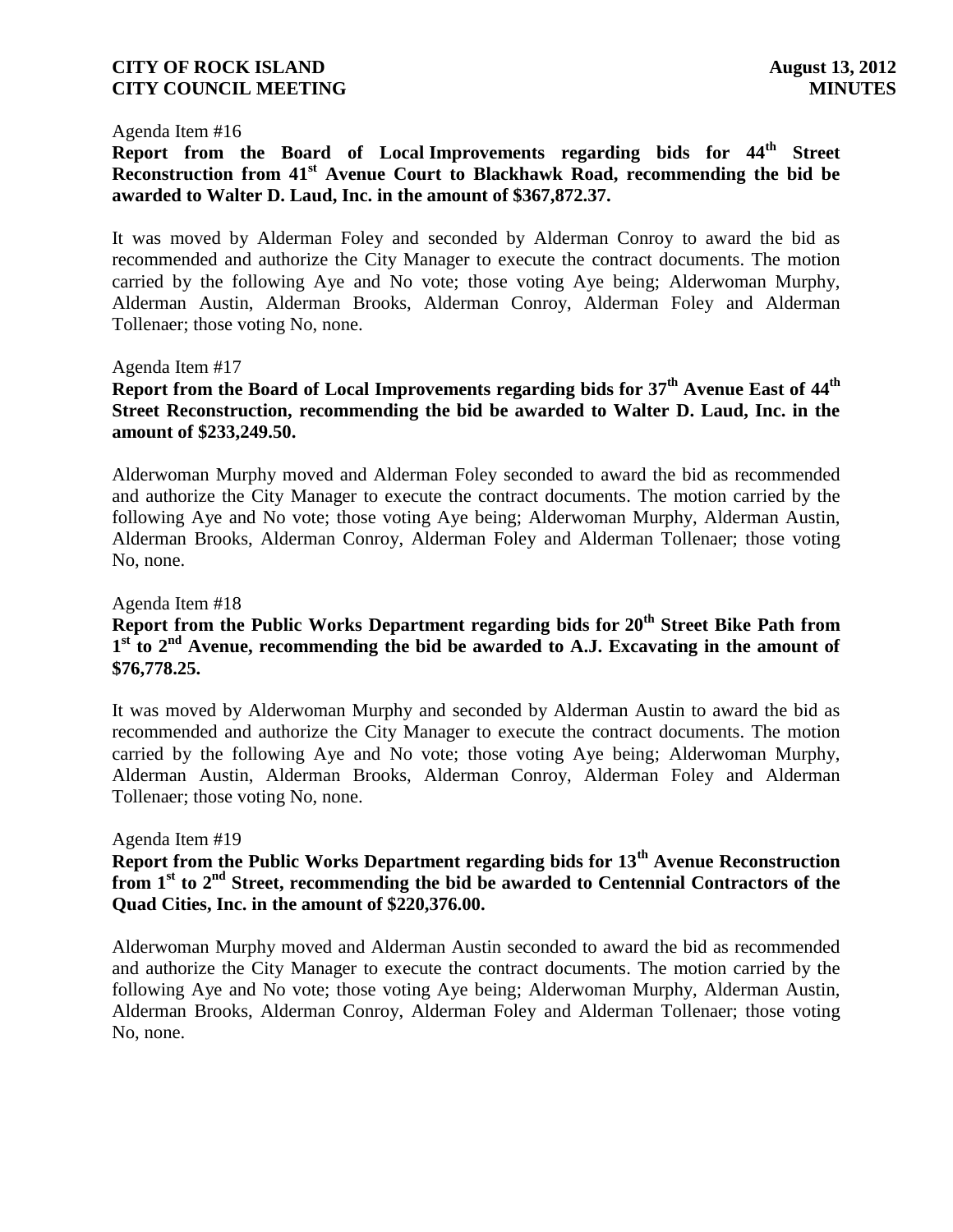### Agenda Item #20

### **Report from the Community and Economic Development Department regarding bids for the Transient Boat Dock at Schwiebert Riverfront Park**.

It was moved by Alderwoman Murphy and seconded by Alderman Austin to reject all bids as stated in the report and authorize Stanley Consultants to redesign the facility and rebid the project.

Discussion followed. Alderman Conroy inquired as to what the timeline is for this project. Community and Economic Development Director Jeff Eder stated six to eight weeks.

Alderman Conroy inquired as to whether they will start the project this year.

Mr. Eder responded that the project would be pushed into the next construction season.

Alderman Tollenaer inquired as to whether this would affect the DNR grant (funding).

Mr. Eder stated that he did not know the particulars on the grant but would check with the DNR and update Council.

Alderman Conroy advised Mr. Eder to look into it because the City should start the project in the construction year that it is suppose to be started in.

After discussion, the motion carried by the following Aye and No vote; those voting Aye being; Alderwoman Murphy, Alderman Austin, Alderman Brooks, Alderman Conroy, Alderman Foley and Alderman Tollenaer; those voting No, none.

### Agenda Item #21

**Report from the Community and Economic Development Department regarding proposals for conducting the Arsenal Gateway and Central Neighborhoods planning process, recommending the selection of MSA Professional Services in the amount of \$72,500.00.** 

Alderman Austin moved to approve the selection of MSA Professional Services as recommended and authorize the City Manager to execute the contract documents.

Mayor Pauley inquired as to whether there was a second to the motion. Mayor Pauley further inquired as to whether there was a second to the motion. With no second coming forth, the motion died for lack of a second.

### Agenda Item #22

**Report from the Public Works Department regarding a purchase agreement with LRC Real Estate as it relates to the construction of an underground combined sewer holding tank near the intersection of 40th Street with 5th Avenue**.

It was moved by Alderwoman Murphy and seconded by Alderman Austin to approve the purchase agreement as recommended and authorize the City Manager to execute the contract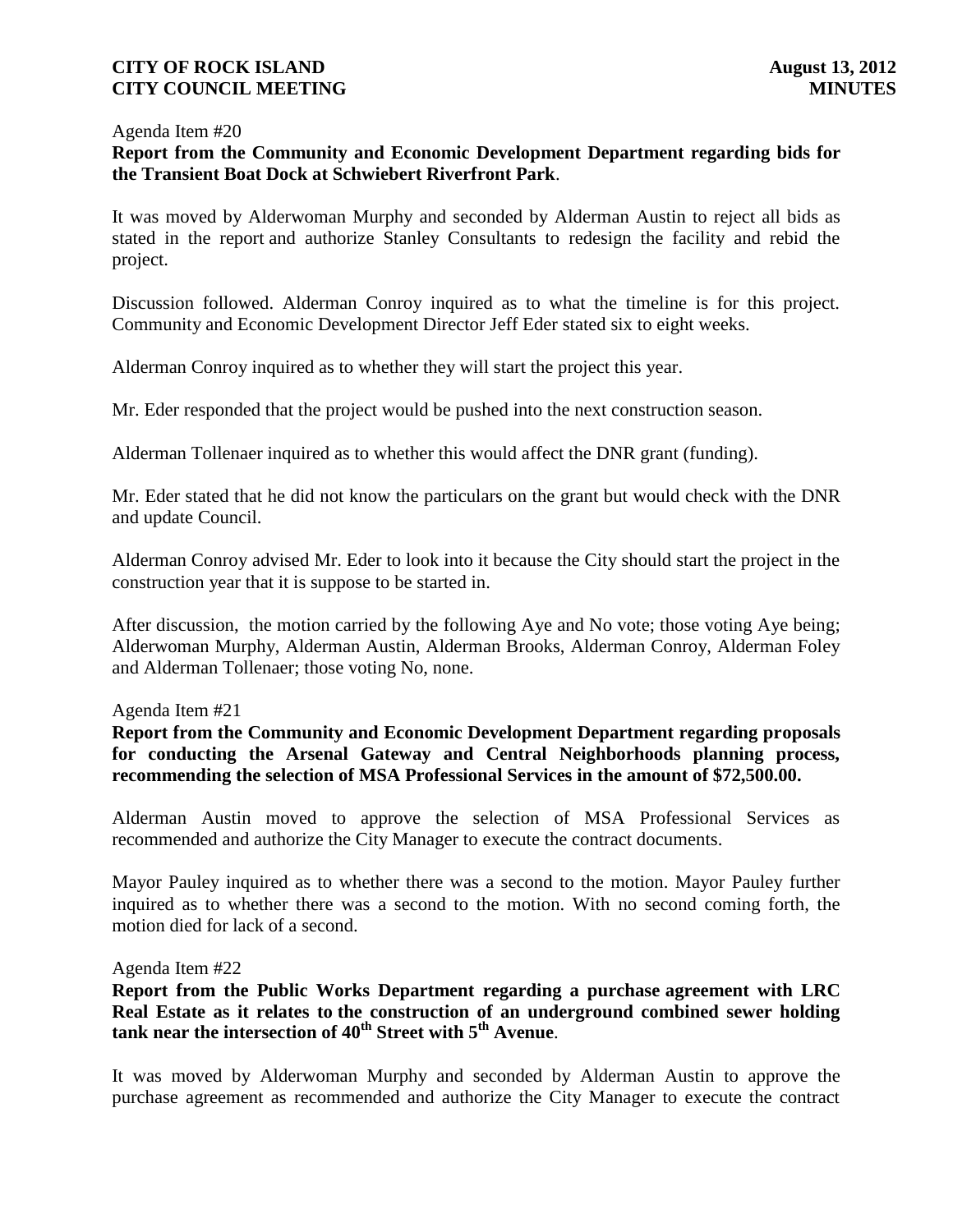documents. The motion carried by the following Aye and No vote; those voting Aye being; Alderwoman Murphy, Alderman Austin, Alderman Brooks, Alderman Conroy, Alderman Foley and Alderman Tollenaer; those voting No, none.

### Agenda Item #23

## **Report from the Public Works Department regarding an agreement with Shive-Hattery, Inc. for engineering design and construction inspection services for phase 1 of the Neighborhood Water Improvement Program in a total estimated amount of \$8,900.00.**

Alderman Tollenaer moved and Alderwoman Murphy seconded to approve the agreement as recommended and authorize the City Manager to execute the contract documents. The motion carried by the following Aye and No vote; those voting Aye being; Alderwoman Murphy, Alderman Austin, Alderman Brooks, Alderman Conroy, Alderman Foley and Alderman Tollenaer; those voting No, none.

### Agenda Item #24

**Report from the Community and Economic Development Department regarding a development agreement with JDH, LLC for creating four apartments on the second floor of the properties located at 1808 - 1810 3rd Avenue and the City's commitment of \$80,000.00 of Downtown TIF funds**.

It was moved by Alderwoman Murphy and seconded by Alderman Conroy to approve the agreement committing \$80,000.00 of Downtown TIF funds to create the four apartments as recommended and authorize the City Manager to execute the contract documents, subject to the program application being completed. The motion carried by the following Aye and No vote; those voting Aye being; Alderwoman Murphy, Alderman Austin, Alderman Brooks, Alderman Conroy, Alderman Foley and Alderman Tollenaer; those voting No, none.

### Agenda Item #25

## **Report from the Finance Department regarding Request for Proposals for banking and related services, recommending the selection of American Bank and Trust Company, N.A. and JP Morgan Chase Bank N.A.**

Alderman Conroy moved to approve the selection of American Bank and Trust Company, N.A. and JP Morgan Chase Bank N.A. as recommended and authorize the Finance Department to negotiate agreements for discussion purposes. Alderman Brooks seconded.

Alderman Austin commented that due to potential conflict, he would be abstaining from discussion and voting on this issue.

Discussion followed with Alderman Conroy inquiring as to why all of the banking and related services are not going to American Bank. Alderman Conroy added that it looks like they are \$12,000.00 cheaper than the part that is proposed to go to JP Morgan Chase Bank.

Finance Director Cindy Parchert explained the report. Ms. Parchert stated that there are six sections related to the banking services; the selection committee recommended American Bank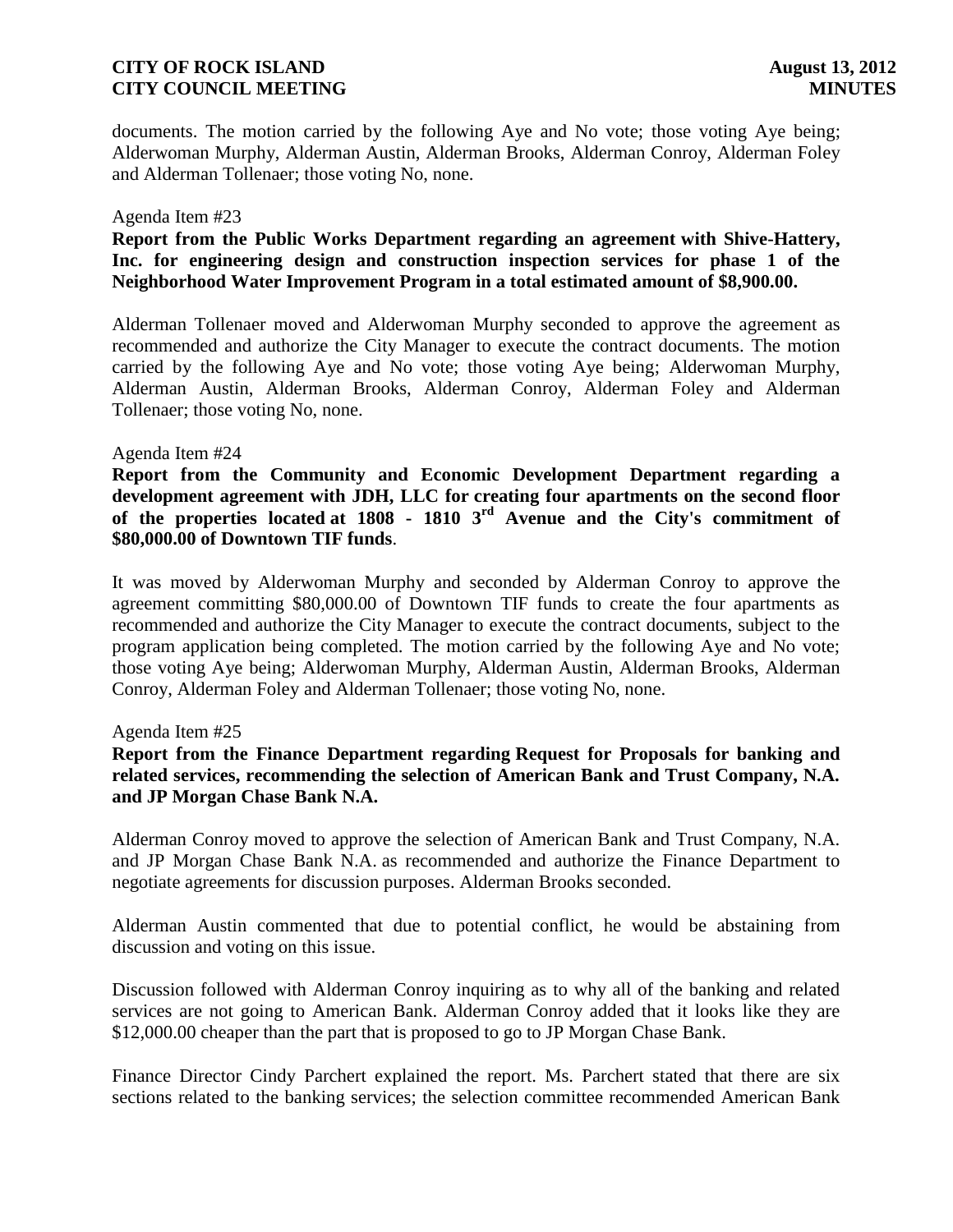and Trust for banking services and they were not the lowest bid. Ms. Parchert advised that any cost savings that could be identified would be quickly eaten up with additional labor to transfer the accounts. Ms. Parchert further explained that JP Morgan Chase Bank was selected for the purchasing card due to their rebate on purchases was larger than any of the others. Ms. Parchert added that the selection committee felt that their purchase card program was better than any of the other vendors that participated in the process.

Alderman Conroy inquired to Ms. Parchert to explain dollar amounts and services.

Ms. Parchert advised that with the purchase card, and based on what the anticipated level of purchases would be, JP Morgan Chase Bank would be providing the City with a rebate of \$27,500.00. It was noted that the rebates with American Bank and Trust with the same level of purchases would be only \$13,825.00.

Ms. Parchert discussed merchant cards as it related to bids and cost.

Council further discussed this item as it related to additional costs for services and cost savings concerning the six sections, which included, banking services, lockbox services, purchasing card, merchant card, loans and printing and mailing services. Council also discussed the quality of services as it related to the request for proposals in general.

After discussion, a voice vote was taken. Mayor Pauley stated that a roll call vote would then be taken because it could not be determined how many were in favor and how many opposed.

The motion then carried by the following Aye and No vote; those voting Aye being; Alderwoman Murphy, Alderman Brooks, Alderman Conroy and Alderman Foley; those voting No, Alderman Tollenaer. Alderman Austin abstained.

### Agenda Item #26

## **Report from the Public Works Department regarding proposals from consulting firms for investigating and assessing the City's water plant filtration and disinfection processes, recommending the selection of CDM Smith, Inc.**

It was moved by Alderwoman Murphy and seconded by Alderman Austin to approve the selection of CDM Smith, Inc. as recommended and authorize the Engineering Division to enter into contract negotiations with them. The motion carried by the following Aye and No vote; those voting Aye being; Alderwoman Murphy, Alderman Austin, Alderman Brooks, Alderman Conroy, Alderman Foley and Alderman Tollenaer; those voting No, none.

### Agenda Item #27

## **Report from the Finance Department regarding an adjustment to the Fiscal Year 2013 Budget, recommending increasing the Library Fund in the amount of \$358.26.**

Alderman Conroy moved and Alderwoman Murphy seconded to approve the adjustment as recommended. The motion carried by the following Aye and No vote; those voting Aye being;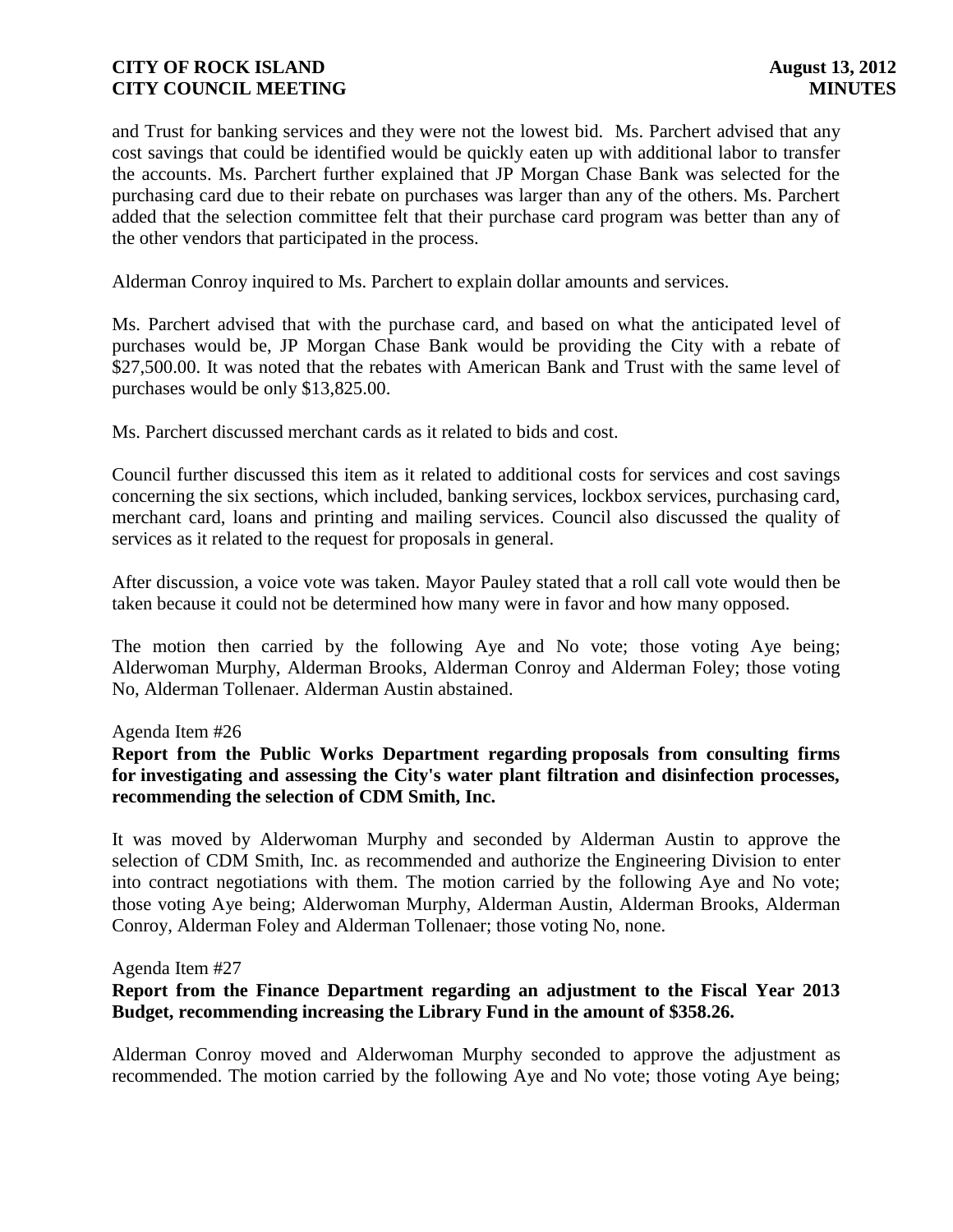Alderwoman Murphy, Alderman Austin, Alderman Brooks, Alderman Conroy, Alderman Foley and Alderman Tollenaer; those voting No, none.

#### Agenda Item #28

**Report from the Finance Department regarding an adjustment to the Fiscal Year 2013 Budget, recommending increasing the General Fund in the amount of \$15,318.32, the Library Fund in the amount of \$1,880.00, the Capital Improvements Fund in the amount of \$277,299.14 and the Park and Recreation Fund in the amount of \$127,000.00 through a transfer from the Gaming Fund.** 

It was moved by Alderwoman Murphy and seconded by Alderman Austin to approve the adjustments as recommended. The motion carried by the following Aye and No vote; those voting Aye being; Alderwoman Murphy, Alderman Austin, Alderman Brooks, Alderman Conroy, Alderman Foley and Alderman Tollenaer; those voting No, none.

#### Agenda Item #29

**Report from the Public Works Department regarding the elimination of current Cityowned vehicles and equipment, recommending the items be declared as surplus as stated in the report.**

Alderman Conroy moved and Alderwoman Murphy seconded to approve the request as recommended, refer to the City Attorney for an ordinance and authorize staff to dispose of the items in a manner that is advantageous to the City. The motion carried by the following Aye and No vote; those voting Aye being; Alderwoman Murphy, Alderman Austin, Alderman Brooks, Alderman Conroy, Alderman Foley and Alderman Tollenaer; those voting No, none.

### Agenda Item #30

### **Report from the Community and Economic Development Department regarding a request from Langman Construction and Dan Carothers to vacate a 65 foot long segment of 34th Avenue west of 8th Street.**

It was moved by Alderman Austin and seconded by Alderman Conroy to approve the request as recommended and refer to the City Attorney for a vacation ordinance with easements and requirements for curb and gutter to protect the fire hydrant. The motion carried by the following Aye and No vote; those voting Aye being; Alderwoman Murphy, Alderman Austin, Alderman Brooks, Alderman Conroy, Alderman Foley and Alderman Tollenaer; those voting No, none.

### Agenda Item #31

**Report from the Community and Economic Development Department regarding a request from MetroLink for a Riverfront Corridor Overlay District site plan review for construction of a 2,028 square foot bus transfer station structure with a freestanding sign at approximately 1907 2nd Avenue.** 

Alderwoman Murphy moved and Alderman Austin seconded to approve the request as recommended. The motion carried by the following Aye and No vote; those voting Aye being;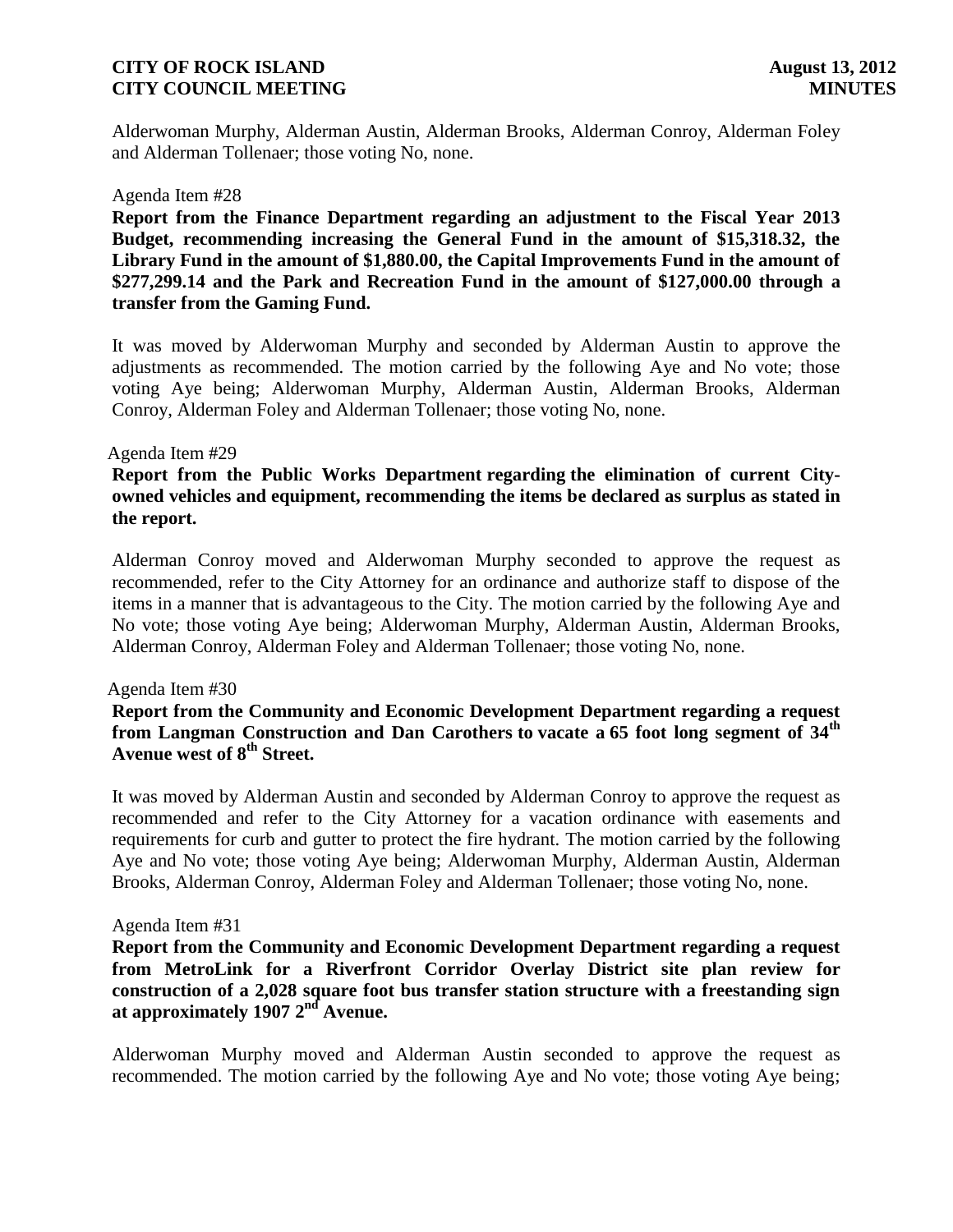Alderwoman Murphy, Alderman Austin, Alderman Brooks, Alderman Conroy, Alderman Foley and Alderman Tollenaer; those voting No, none.

Agenda Item #32

**Report from the Community and Economic Development Department regarding a request from Beaver Properties (Robert Buker) for a final site plan and final plat for a segment of an approximate 14 acre total development site at approximately 3200 Blackhawk Road**.

It was moved by Alderman Tollenaer and seconded by Alderman Conroy to approve the request as recommended.

Discussion followed.

Alderwoman Murphy inquired about a letter included in the report from a woman that purchased the condo. Alderwoman Murphy inquired as to whether the woman has been offered any kind of a buyout.

Community and Economic Development Director Jeff Eder stated that this is really outside of this realm; she is trying to negotiate through City staff and she really needs to be talking to Mr. Buker directly.

After discussion, the motion carried with five (5) Aldermen voting Aye and one (1) Alderman voting No.

Agenda Item #33

## **Report from the Traffic Engineering Committee regarding a request from David Gottwalt for the installation of a handicapped parking space at 2931 36th Street**.

Note: The motion in the report was to deny the request.

Alderman Conroy moved and Alderman Tollenaer seconded to approve the request for discussion purposes.

Discussion followed. Alderman Conroy commented that Council has never denied a handicapped parking space before, why would it be denied.

Street and Technical Services Manager Randy Tweet stated that the recommendation to deny was based on the input from the neighborhood. Mr. Tweet added that the committee looks at what type of access is available and in this case, there is a driveway.

Mr. David Gottwalt of 2931 36<sup>th</sup> Street stepped forward. Mr. Gottwalt stated that he didn't really request a handicapped parking space but the officer had written it that way. Mr. Gottwalt added that in the wintertime when there is snowfall and it is plowed, it piles up at the driveway. Mr. Gottwalt stated that he cannot shovel snow anymore.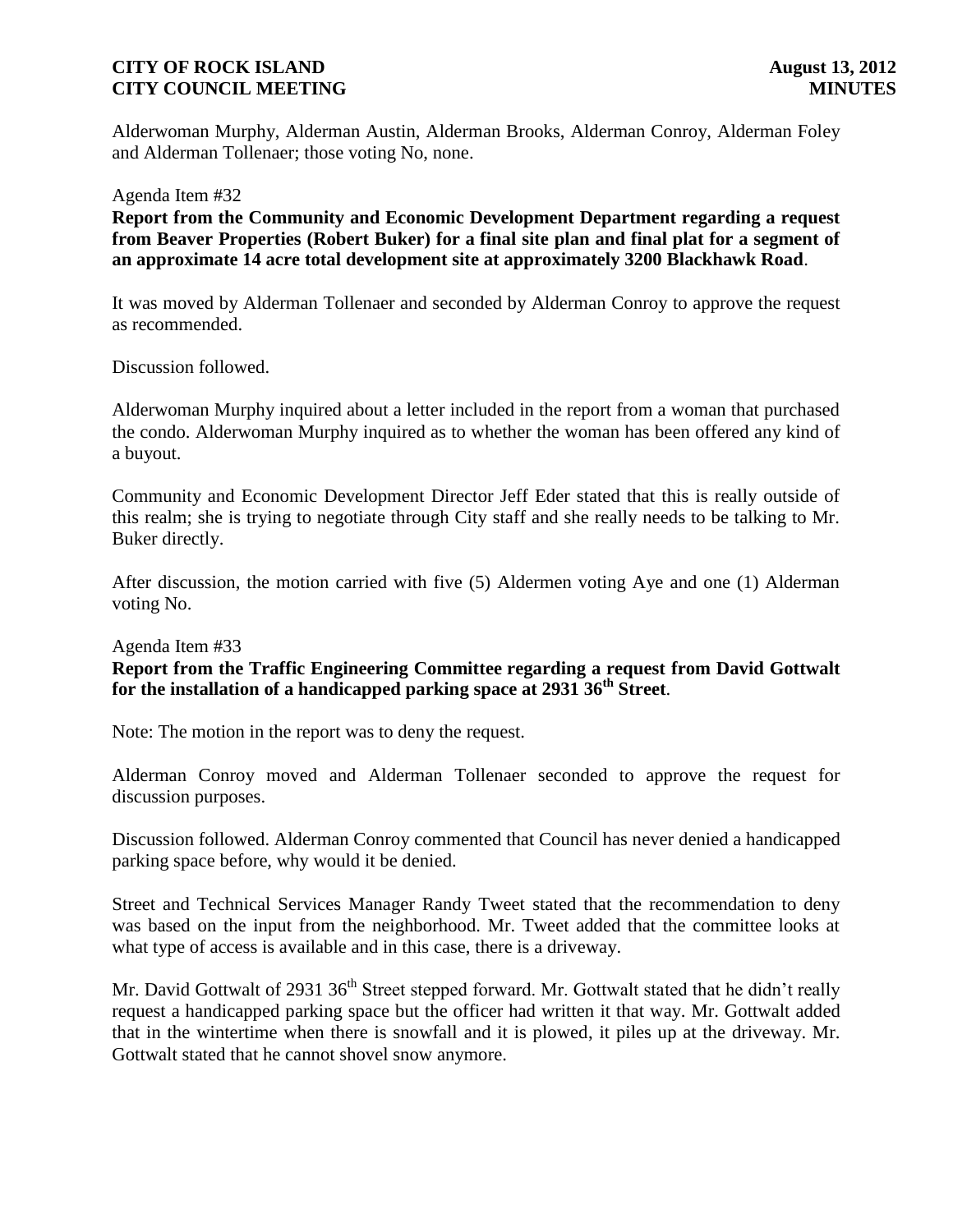Alderwoman Murphy inquired as to whether Mr. Gottwalt requested the space because he didn't want anyone parking in front of his house or if he requested the space because he didn't want to shovel the snow.

Mr. Gottwalt replied that it is not the parking in front of the house, it is at the driveway.

After more discussion, Ms. Jane Grahlmann of 2936 36<sup>th</sup> Street stepped forward. Ms. Grahlmann stated that the reason the parking is in front of Mr. Gottwalt's house is because he petitioned to have parking on one side of the street. Otherwise, the neighbors would be parking in front of their house. It was noted that there is resident parking only on Mr. Gottwalt's side of the street.

Ms. Amy Curtiss of 2924 36<sup>th</sup> Street stepped forward. Ms. Curtiss stated that Mr. Gottwalt wants handicapped parking so that we cannot park in front of our house; he does not want anyone parking in front of his house. Ms. Curtiss inquired upon Council to please deny the handicapped parking space.

Alderwoman Murphy advised that she would vote to deny the request because by Mr. Gottwalt's own admission, it would not be used for handicapped parking.

At this time, Alderman Brooks withdrew his second and Alderman Conroy withdrew his motion.

Mayor Pauley inquired three times as to whether anyone was going to make a motion on Agenda Item #33. With no motion being made, the item was dropped for lack of a motion.

### Agenda Item #34

**Report from the Traffic Engineering Committee regarding a request from Chris Thompson, owner of Ganson's Bakery and Cafe for the installation of a pedestrian crosswalk across 38th Street near the cafe**.

It was moved by Alderman Austin and seconded by Alderman Conroy to deny the request as recommended for discussion purposes.

Alderman Austin stated that he talked with Ms. Thompson and she didn't realize that there would be a lot more involved than just putting paint across the street. Alderman Austin added that additional sidewalk and curb cuts would be necessary and it would create a crosswalk within a major block of an intersection. Alderman Austin added that Ms. Thompson is happy with the recommendation.

After discussion, the motion carried by the following Aye and No vote; those voting Aye being; Alderwoman Murphy, Alderman Austin, Alderman Brooks, Alderman Conroy, Alderman Foley and Alderman Tollenaer; those voting No, none.

 Agenda Item #35 **Report from the Mayor regarding Reappointments to the Planning Commission and the Board of Zoning Appeals.**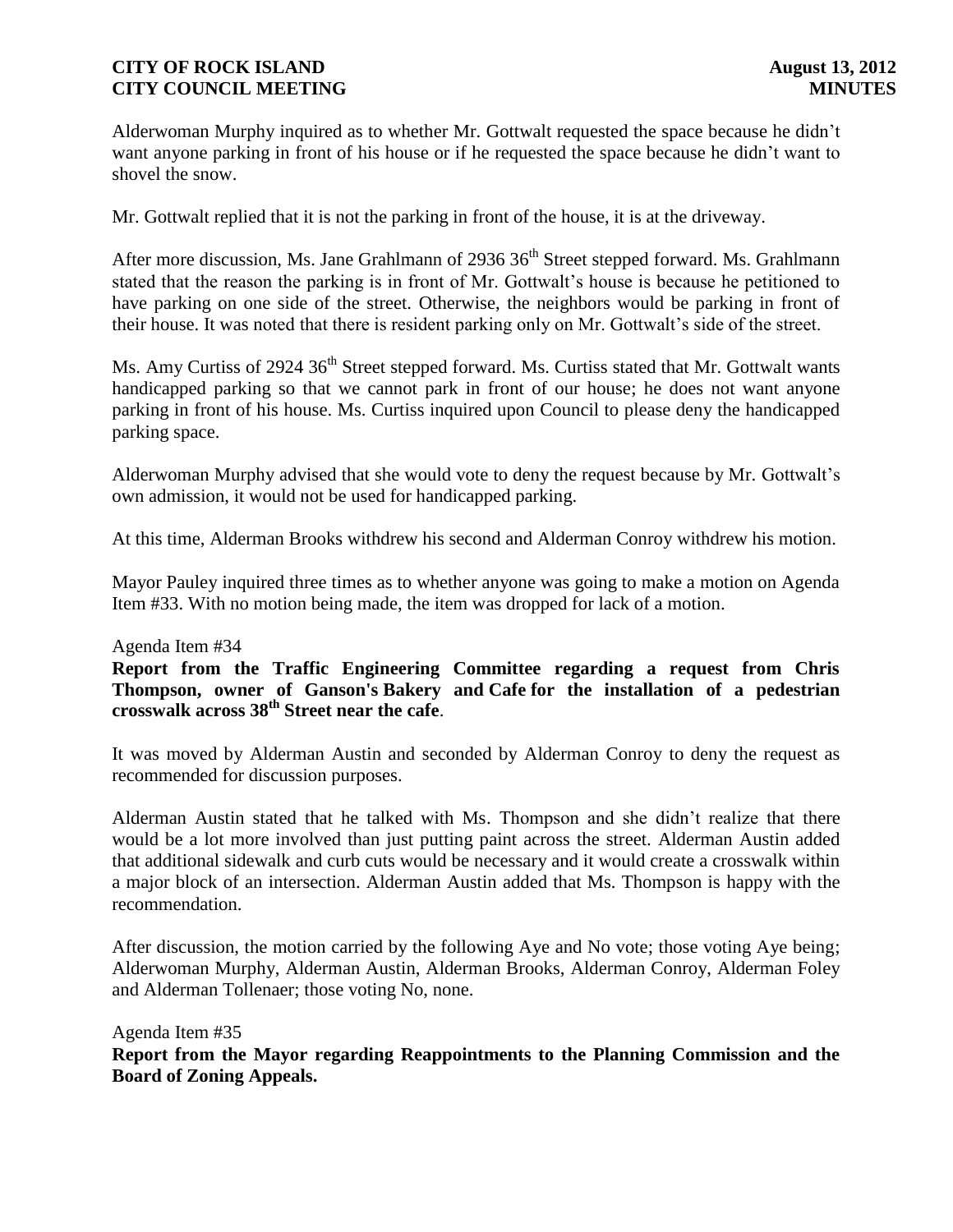Alderman Austin moved and Alderman Tollenaer seconded to approve the reappointments as recommended. The motion carried by the following Aye and No vote; those voting Aye being; Alderwoman Murphy, Alderman Austin, Alderman Brooks, Alderman Conroy, Alderman Foley and Alderman Tollenaer; those voting No, none.

Michael Creger, David Levin, Norman Moline and Berlinda-Tyler-Jamison were reappointed to the Planning Commission for three year terms ending on April 30, 2015.

Faye Jalloh was reappointed to the Board of Zoning Appeals for a five year term ending on April 30, 2017.

### Agenda Item #36

## **Report from the City Clerk regarding a request from Martinis on the Rock to hold a fundraising event outside on Sunday, August 26, 2012 from 1:00 pm to 8:00 pm at 4619 34th Street.**

It was moved by Alderman Tollenaer and seconded by Alderwoman Murphy to approve the event as recommended, subject to complying with all liquor license regulations and subject to being closed down early if noise complaints are received. The motion carried by the following Aye and No vote; those voting Aye being; Alderwoman Murphy, Alderman Austin, Alderman Brooks, Alderman Conroy, Alderman Foley and Alderman Tollenaer; those voting No, none.

### Agenda Item #37

## **Report from the City Clerk regarding a Plaza activity event application from Priscilla Bremer of SK Model Management requesting to host a private wedding in Arts Alley on Saturday, September 15, 2012 beginning at 6:00 pm and requesting a waiver of the application and event fees.**

Alderman Austin moved and Alderman Tollenaer seconded to approve the event as recommended, subject to complying with all Plaza regulations.

### Discussion followed.

Alderman Conroy stated that he would make an amendment to the motion for the waiver of fees. Alderman Conroy advised that this is a private party; they are not going to drink outside; they will only have a tent outside. Alderman Conroy advised that they are not really using the Plaza; they are just using the area right by their building.

Alderman Austin advised that the City has a lot of entities that request to use public facilities like park shelters and Hauberg Civic Center, and there are fees associated with that use for using public space including weddings, parties, picnics and meetings. Alderman Austin stated that he felt that this item does not fall out of that range of uses.

After discussion, the motion carried by the following Aye and No vote; those voting Aye being, Alderwoman Murphy, Alderman Austin, Alderman Brooks, Alderman Conroy, Alderman Foley and Alderman Tollenaer; those voting No, none.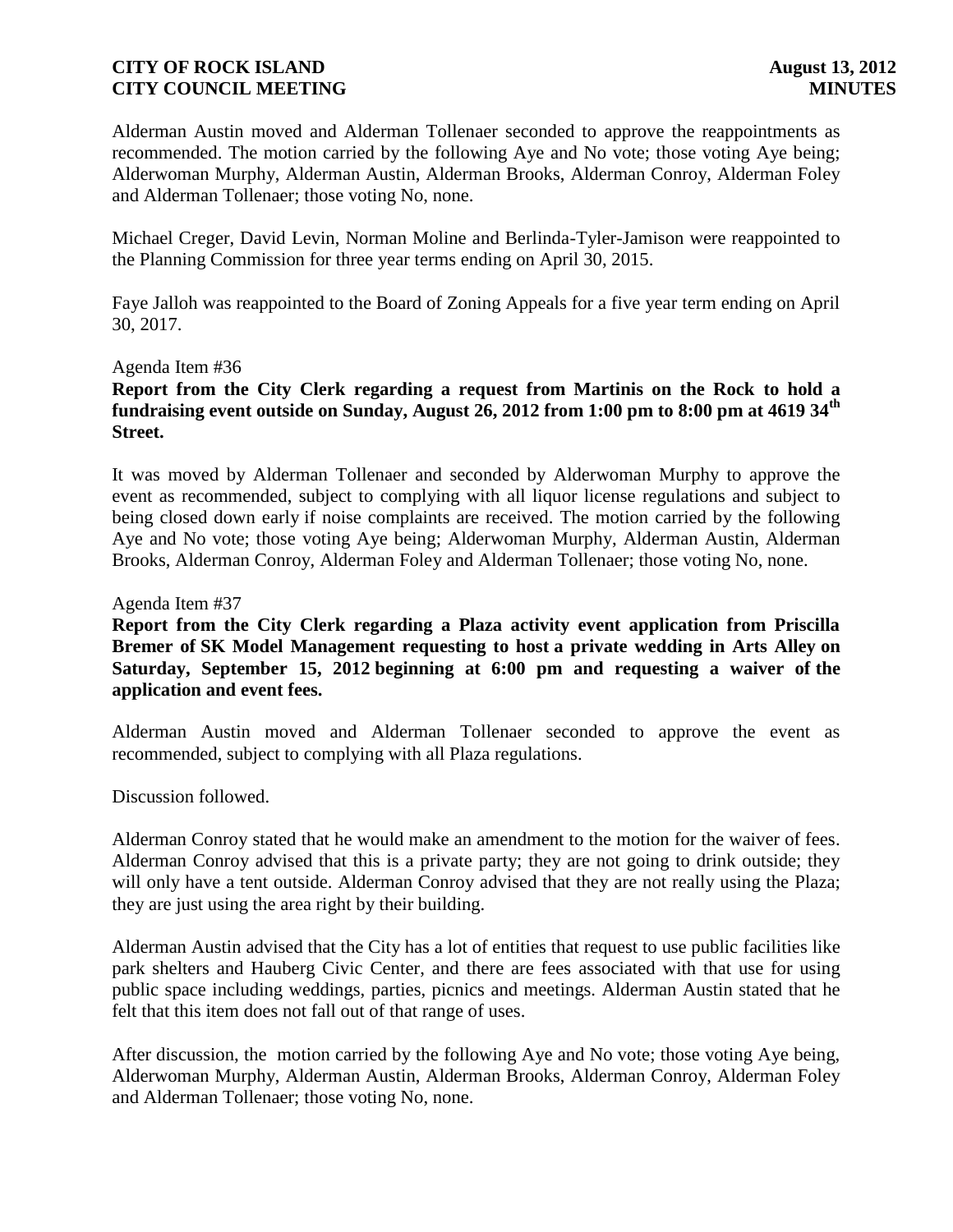At this time, Alderman Conroy amended the motion. Alderman Conroy moved and Alderwoman Murphy seconded to approve the waiver of fees. The motion did not carry, it was tied by the following Aye and No vote; those voting Aye being; Alderwoman Murphy, Alderman Brooks and Alderman Conroy; those voting No; Alderman Austin, Alderman Foley and Alderman Tollenaer.

Mayor Pauley stated that it is tied three to three. Mayor Pauley broke the tie by voting yes. The motion was then approved.

### Agenda Item #38

## **Report from the City Clerk regarding an Activity Permit application from the Cornbelt Running Club to hold their 24th annual 5K and 10K Run on Sunday, September 16, 2012 from 8:00 am to 9:30 am.**

 It was moved by Alderman Tollenaer and seconded by Alderwoman Murphy to approve the event as recommended. The motion carried by the following Aye and No vote; those voting Aye being; Alderwoman Murphy, Alderman Austin, Alderman Brooks, Alderman Conroy, Alderman Foley and Alderman Tollenaer; those voting No, none.

### Agenda Item #39

 **Report from the City Clerk regarding two Sound Amplification permits for Augustana College to hold concerts outside on campus grounds from 5:00 pm to midnight on Saturday, August 18, 2012 and Tuesday, October 9, 2012.**

Alderman Tollenaer moved and Alderwoman Murphy seconded to approve the sound amplification permits as recommended. The motion carried by the following Aye and No vote; those voting Aye being; Alderwoman Murphy, Alderman Austin, Alderman Brooks, Alderman Conroy, Alderman Foley and Alderman Tollenaer; those voting No, none.

Agenda Item #40

## **Report from the City Clerk regarding two Sound Amplification permits for Augustana College to hold concerts outside on campus grounds from 8:00 pm to 11:00 pm on Monday, September 24, 2012 and Monday, April 22, 2013.**

It was moved by Alderman Tollenaer and seconded by Alderwoman Murphy to approve the sound amplification permits as recommended. The motion carried by the following Aye and No vote; those voting Aye being; Alderwoman Murphy, Alderman Austin, Alderman Brooks, Alderman Conroy, Alderman Foley and Alderman Tollenaer; those voting No, none.

### Agenda Item #41

**Report from the City Clerk regarding a request for a Sound Amplification permit from The Refuge for a Tent Revival to be held on Friday, September 7th from 5:00 pm to 9:00 pm, Saturday, September 8th from 10:00 am to 9:00 pm and Sunday, September 9th from 11:00 am to 6:00 pm at 3795 9th Street**.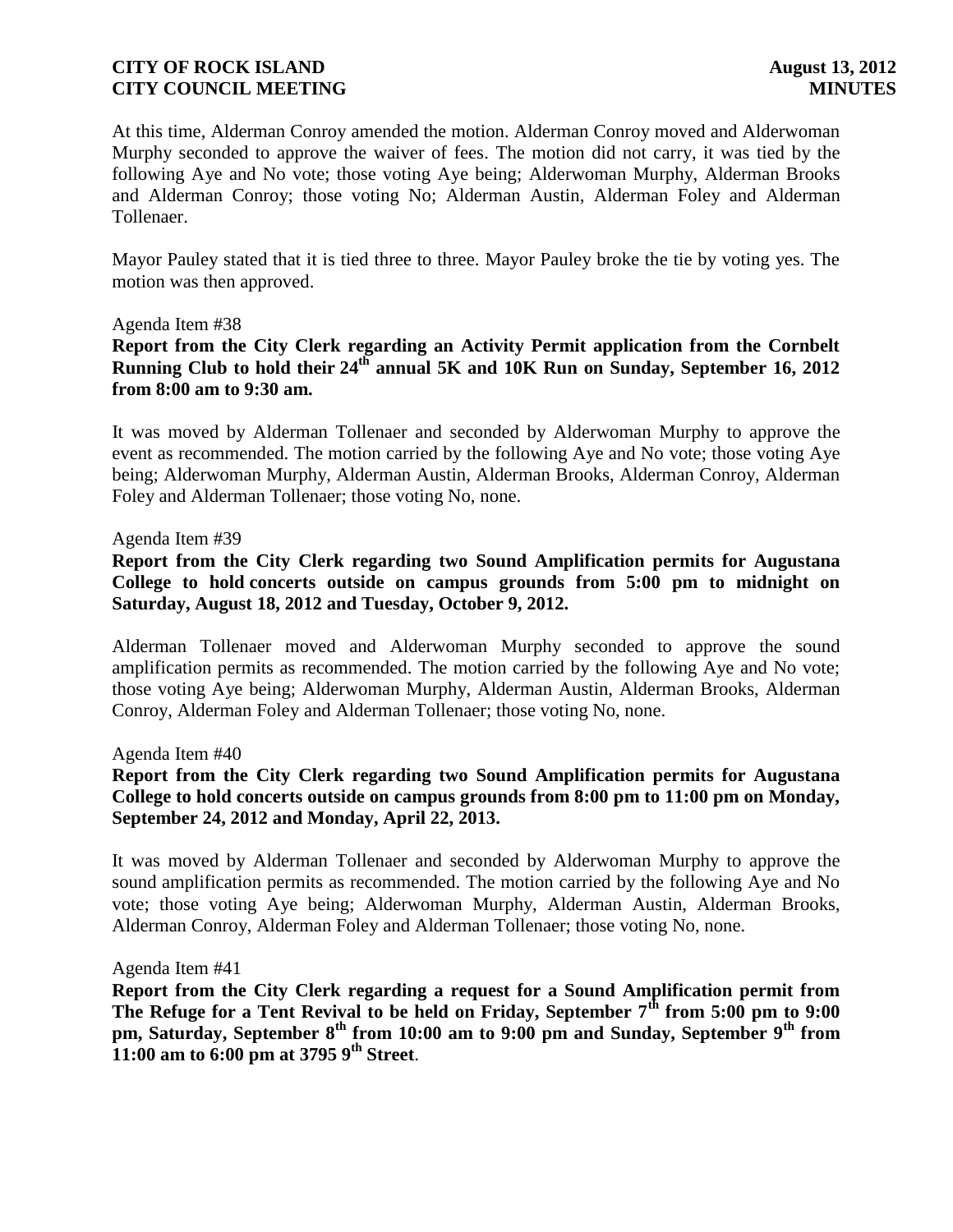Alderman Tollenaer moved and Alderman Conroy seconded to approve the sound amplification permit as recommended. The motion carried by the following Aye and No vote; those voting Aye being; Alderwoman Murphy, Alderman Austin, Alderman Brooks, Alderman Conroy, Alderman Foley and Alderman Tollenaer; those voting No, none.

### Agenda Item #42

**Report from the City Clerk regarding a request for a Street Closing at 23rd Street between 20½ Avenue and 2025 23rd Street for a block party, along with a sound amplification permit for Saturday, September 8, 2012 from 4:30 pm to midnight.**

It was moved by Alderman Tollenaer and seconded by Alderwoman Murphy to approve the requests as recommended. The motion carried by the following Aye and No vote; those voting Aye being; Alderwoman Murphy, Alderman Austin, Alderman Brooks, Alderman Conroy, Alderman Foley and Alderman Tollenaer; those voting No, none.

### Agenda Item #43

**Report from the City Clerk regarding a request for a Street Closing at 45th Street between 6 th and 7th Avenue and the alley east of 4501 7th Avenue; along with a Sound Amplification permit for the East End Neighborhood Fair to be held on Saturday, September 8, 2012 from 11:45 am to 5:15 pm.**

Alderman Tollenaer moved and Alderwoman Murphy seconded to approve the requests as recommended. The motion carried by the following Aye and No vote; those voting Aye being; Alderwoman Murphy, Alderman Austin, Alderman Brooks, Alderman Conroy, Alderman Foley and Alderman Tollenaer; those voting No, none.

### Agenda Item #44 **Other Business**

Alderman Brooks inquired upon Parks and Recreation Director Bill Nelson to comment on the groundbreaking for the new Martin Luther King Jr. Park.

Mr. Nelson stated that on Friday August  $24<sup>th</sup>$  at 10:00 am, a groundbreaking will be held for the new Martin Luther King Jr. Park that is across the street from the Martin Luther King Center. Mr. Nelson commented that Senator Mike Jacobs helped the City obtain some funds to build the park. Mr. Nelson added that Senator Jacobs will be there on August 24<sup>th</sup>.

Alderman Brooks invited everyone to this groundbreaking event.

Alderwoman Murphy reminded everyone to Shop Rock Island. Alderwoman Murphy stated that she read an article in the paper in regards to Casino Player, which is the country's largest gaming publication. Alderwoman Murphy noted that Jumer's Casino & Hotel is part of the Chicago land region for voting. Alderwoman Murphy advised that Jumer's Casino & Hotel won 14  $1<sup>st</sup>$  place awards for overall gaming resort; best casino, best hotel, best rooms and suites; best players club, best comps, best dealers, best real slots, video slots and blackjack, best nightclub and steakhouse and the casino where you feel the luckiest. It was noted that Jumer's also won five 2<sup>nd</sup> place